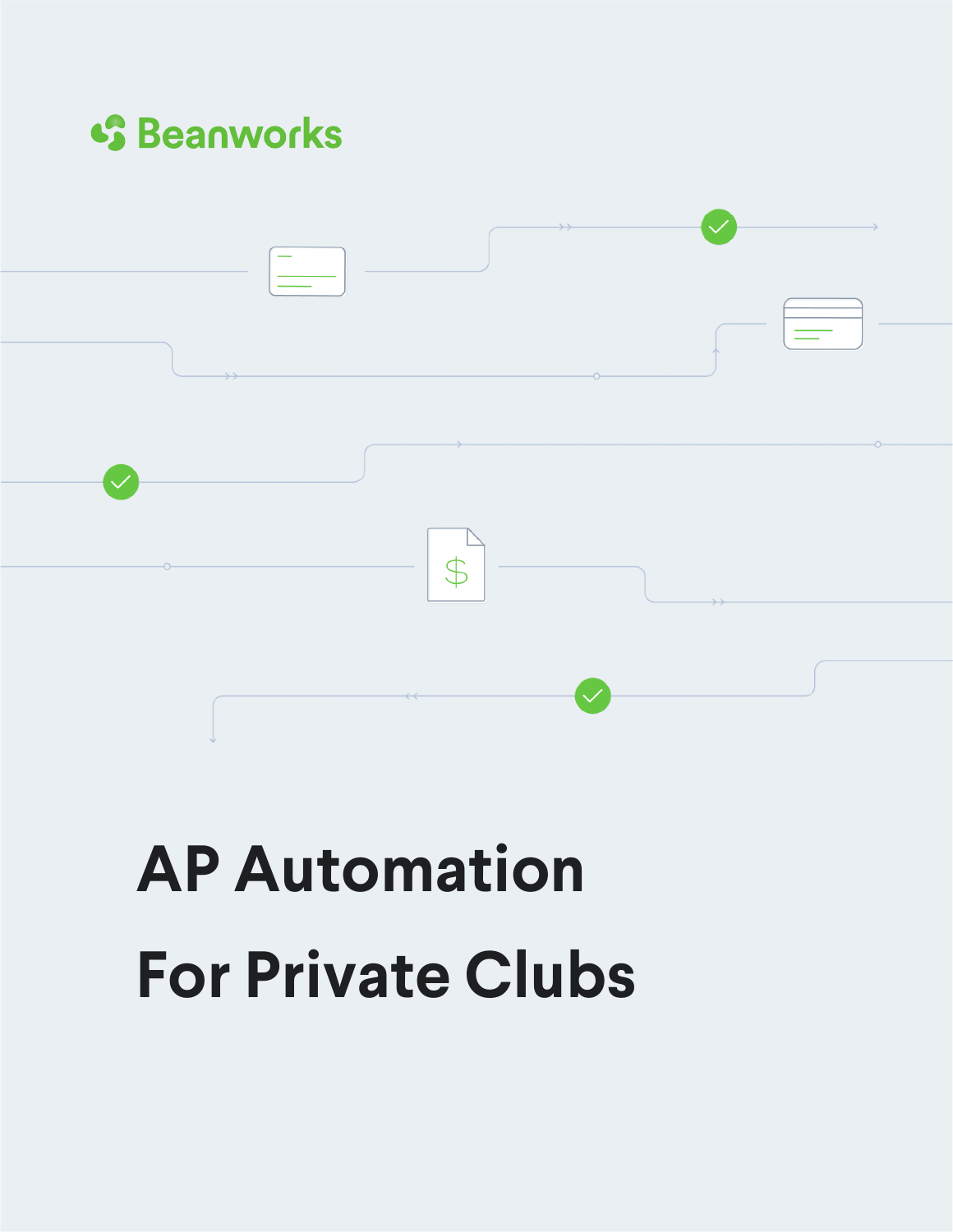### **Introduction**

Miss a markable putt or bounce sideways off a fairway, and a golfer might grumble about course conditions – patchy, burned out, trampled down. A finance leader at a private club might say the same about an accounts payable (AP) department that relies on paper and manual systems. We spoke with CFO's of three elite clubs about their accounts payable challenges and how they achieved their desired results with AP Automation.

### **The Clubs**

### **Austin Country Club**



Austin Country Club was founded in 1899 as one of the oldest clubs in Texas. It is located on the banks of the Colorado River, sprawling over 180 acres, and is home to one of the greats in golf instruction, Harvey Penick. In 2016, Austin Country Club became host to the prestigious World Golf Championships – Dell Technologies Match Play.



### **TwinEagles Club**

The TwinEagles Club, located in Naples, Florida has hosted the Chubb Classic, a PGA Tour Championship, for nine years running. The club features two courses – Talon Course, designed by Jack Nicklaus; and, the Eagle Course, designed and recently enhanced by Steve Smyers.



### **Lost Tree Club**

Sitting a few miles away from Palm Beach in Florida, Lost Tree Club was established in 1961. The course was redesigned in 2002 by Jack Nicklaus. Lost Tree Club is home to the Nicklaus family and is recognized as one of the top 40 rated clubs in the United States with a Platinum Level distinction.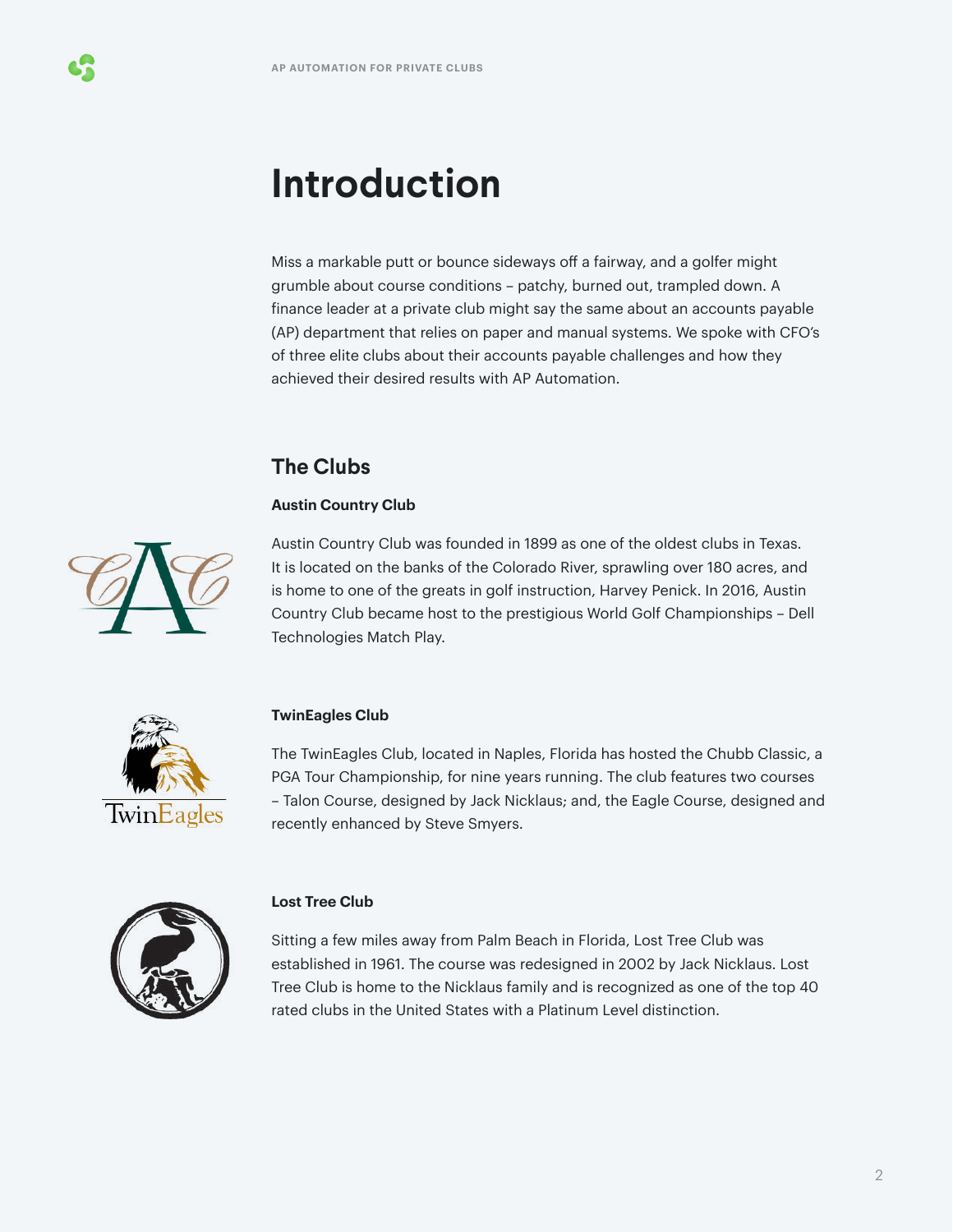### **Challenges**

#### **Austin Country Club wanted to remove paper and manual processes**

The biggest AP challenge for the club's Chief Financial Officer, David Manglos, was keeping up with the paper system. "At the time, we had been doing a lot of manual entry between our accounting system and our image scanning software." But the system was disjointed and hard to manage. The AP staff still had to match invoices with checks, and create a check run with stacks of paper and invoices. Manglos calls it, "the old-fashioned way". The club is processing approximately 1,000 invoices per month.



Austin Country Club

#### **TwinEagles Club lacked visibility into financial data**

Stephanie Ohloff is the Director of Finance and Administration at TwinEagles Club. "One of the main challenges was not having a handle on the dollar amount associated with open invoices at month-end and year-end," Ohloff says. The department lacked visibility into financial data, making access to reporting and cash management an arduous exercise.

Invoices were coming in through emails and US mail or with shipments and deliveries. Employees would stamp the invoice to log their approval and coding. From there, it was manually forwarded to accounting for final approval and processing. The paper invoice accompanied the check for the approver's signature and was then filed away. "The challenge was the amount of time that went in processing paper invoices, and the inability for team leaders to access invoices without involving the accounting department." The club is processing approximately 500 invoices per month during their peak times.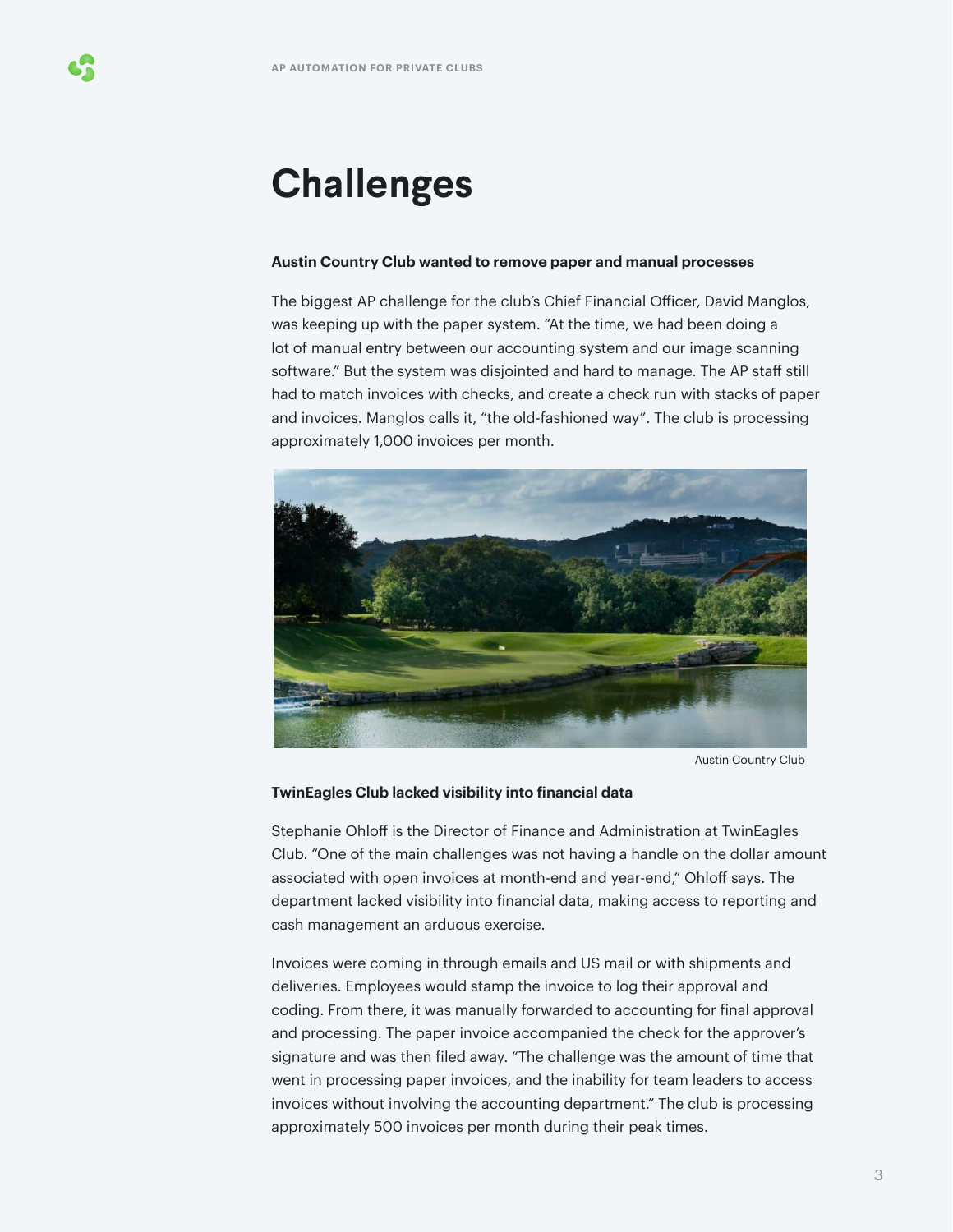#### **Lost Tree Club was experiencing delays tracking invoices**

For Jonathon Goodman, Chief Financial Officer at Lost Tree Club, the challenge was tracking down invoices. "It was a disaster," he says. "There was no central system to store or track an invoice, or to access archived data." This affected the entire AP cycle because processes became slow and inefficient as the club expanded its operations. "That was really the struggle – you were always worried about that invoice that's sitting in a manager's car in the backseat buried somewhere." Goodman had joined Lost Tree Club in June when businesses were still struggling to find balance with remote work due to COVID-19. Running AP was a challenge right from the start without proper controls. In their slowest time, the club is processing approximately 200 invoices per month.

### **Research & Evaluation**

The research and evaluation process deployed by each club was similar, and the solution they discovered served their AP needs in a variety of ways. The common denominator was the requirement for an AP automation software that integrated seamlessly with a leading accounting solution for the private club space, and Beanworks AP automation did just that.

Austin Country Club was looking for a system that was intuitive and easy-to-use. Manglos says, "It was very clear to me how easy Beanworks was to use for all my managers and that was key." Invoices were going to be electronically approved by employees in different departments, so it was important that training these managers be intuitive and require minimal effort.

TwinEagles underwent a similar experience. They were up and running with their AP solution in just two weeks. "We spent more time reaching out to vendors to request them to send invoices electronically. Our team leaders were trained in minutes and were using the system the same day. Team leaders who aren't techsavvy have commented that the system is extremely easy to use and navigate," Ohloff explains.

Unlike the other two clubs that discovered Beanworks during their search for an AP automation software, Lost Tree Club's CFO, Goodman had been aware of the solution for years. As an auditor with RSM and then as a club CFO he had extensive experience using Beanworks. Goodman mentions, when he first used the software, he reflected on the functionality saying, "I can't believe more clubs don't have it. It just works the first time." When he joined Lost Tree Club, the first thing he did was set up AP automation. Within one week, the finance department had implemented Beanworks. "When something runs smoothly, you remember it."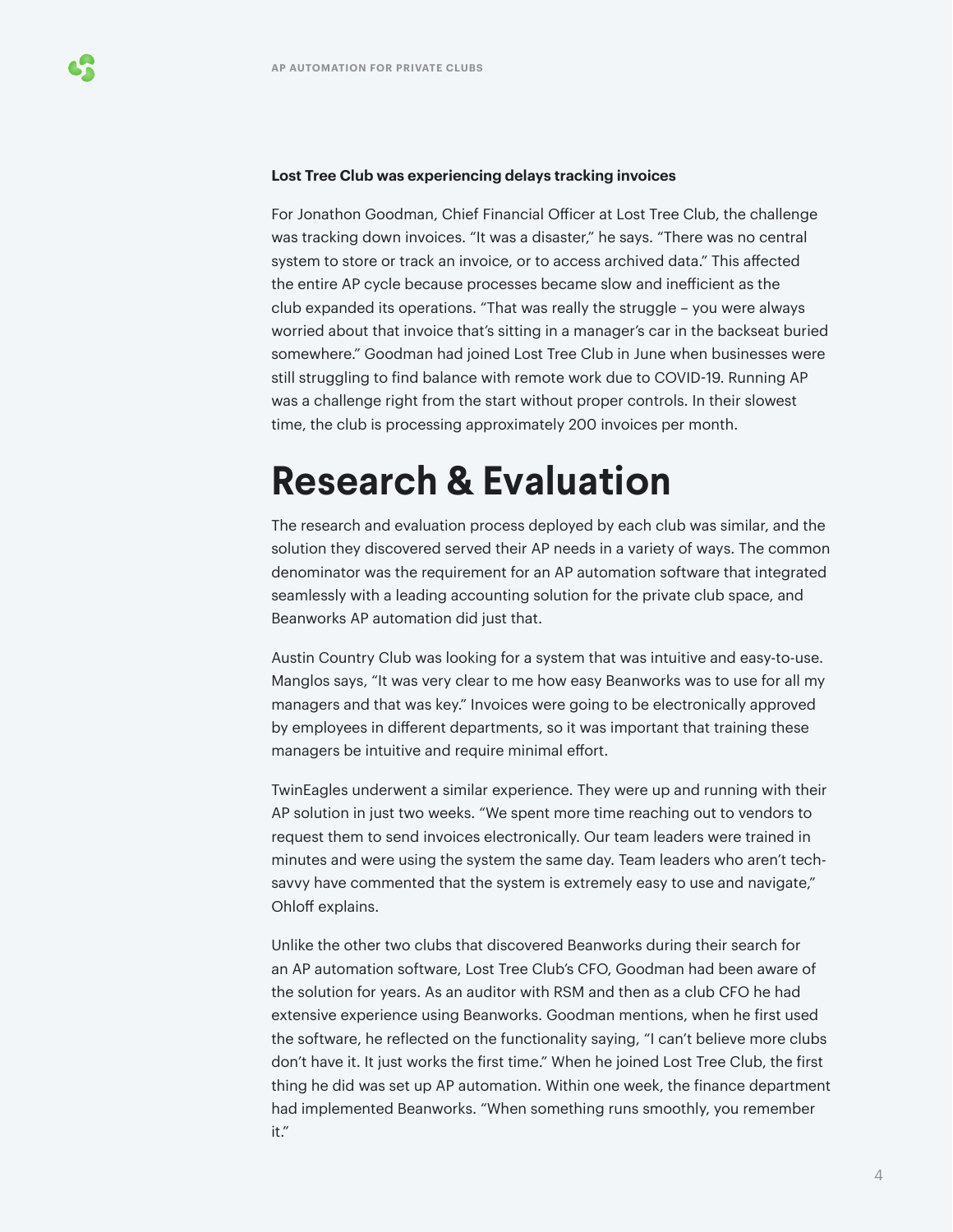## **Benefits**

### **Austin Country Club eliminated paper and improved approvals**

Austin Country Club was able to eliminate its AP challenges with paperbased systems by moving the workflow into the cloud. They can track capital expenditures, or investigate invoices by running a quick query in the Beanworks system instead of going through a stream of paper files. "We don't have to go hunt invoices vendor by vendor." Manglos mentions that when they are billing other entities, they can easily create reports with all the invoices for them.

The benefits of their new system have been highlighted recently, as the team shifted to remote work due to COVID-19. AP staff and department heads can access invoices online. "A lot of managers are working from home, but we haven't experienced any problems in getting tasks accomplished. We haven't had a hiccup at all." Their Accounts Payable manager, Lisa, mentions her favorite feature is the ability to leave comments and notes on invoices. For example, an approver can look back and check why a certain vendor is being paid a certain amount. This has really helped the team collaborate and speed-up the AP process.

### **Results:**

- 30% of time savings on data entry
- 1-2 days per week spent on invoice approvals compared to 5 days previously



Austin Country Club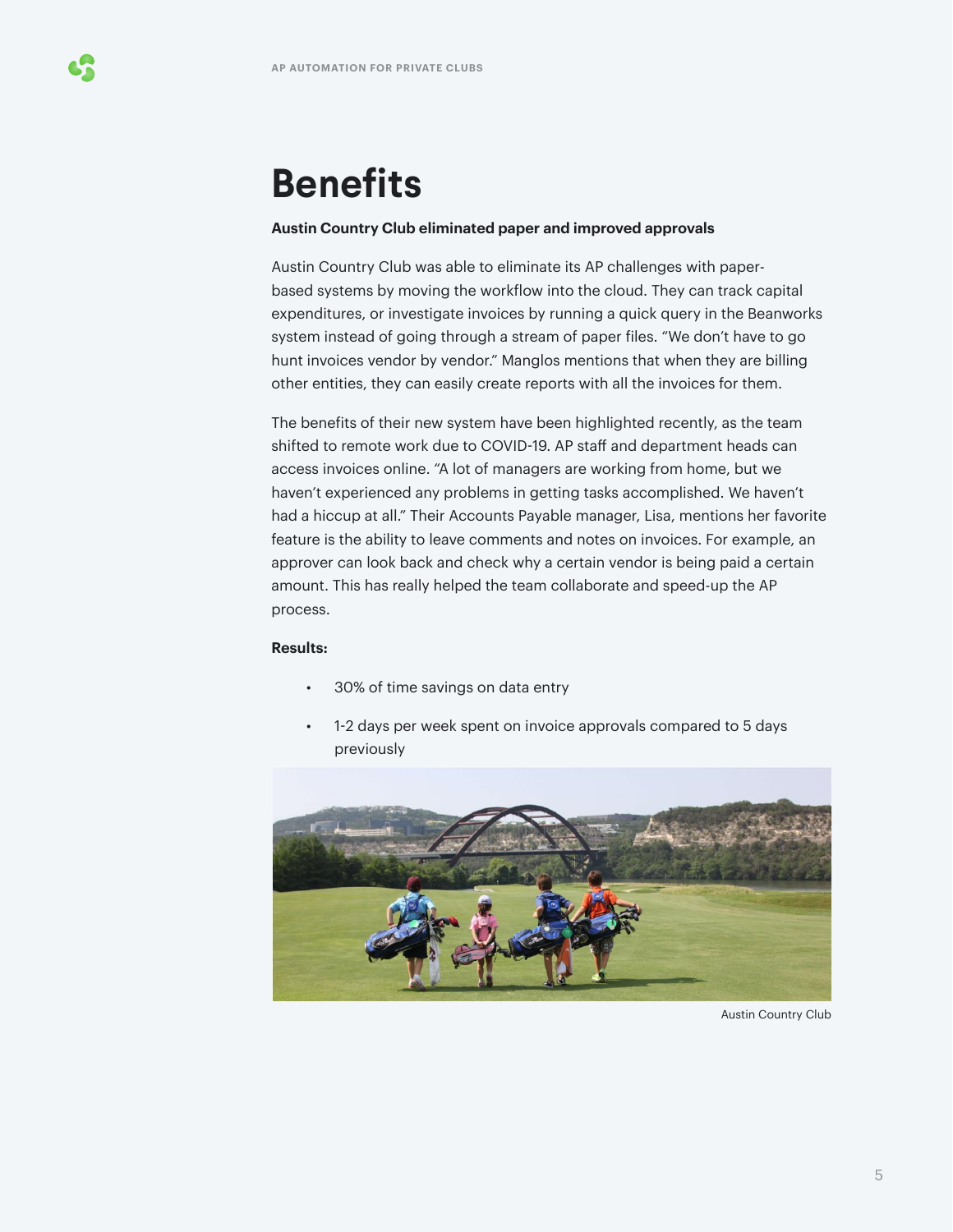### **TwinEagles Club gained control over financial reporting**

The club has managed to gain better control over the monetary amount of invoices outstanding to be paid at any given point in time. They have eliminated "lost invoices" by having vendors send invoices electronically. The majority of their invoices come via email that are automatically forwarded to Beanworks. Invoices that arrive with the shipment or delivery are scanned directly to the dedicated Beanworks email address to start the process.

The Beanworks team codes the invoice header information and by morning invoices are waiting for their Assistant Controller to forward to managers for approval. After approval, a file is uploaded into the club accounting system and posted. "We no longer key information into the club accounting AP module. Since I'm not relying on staff to key in invoices after I've approved them, I have 100% confidence that the account I approved the invoice in, is where it will be recorded and that saves so much time when I'm closing out the books on a monthly basis." Overall, Ohloff says, "Researching invoices is quick and easy and has been a big-time saver during the audit process and budget time."

### **Results:**

- 8-10 hours of time savings on keying in invoices per week
- 2-3 hours of time savings on invoice approvals



TwinEagles Club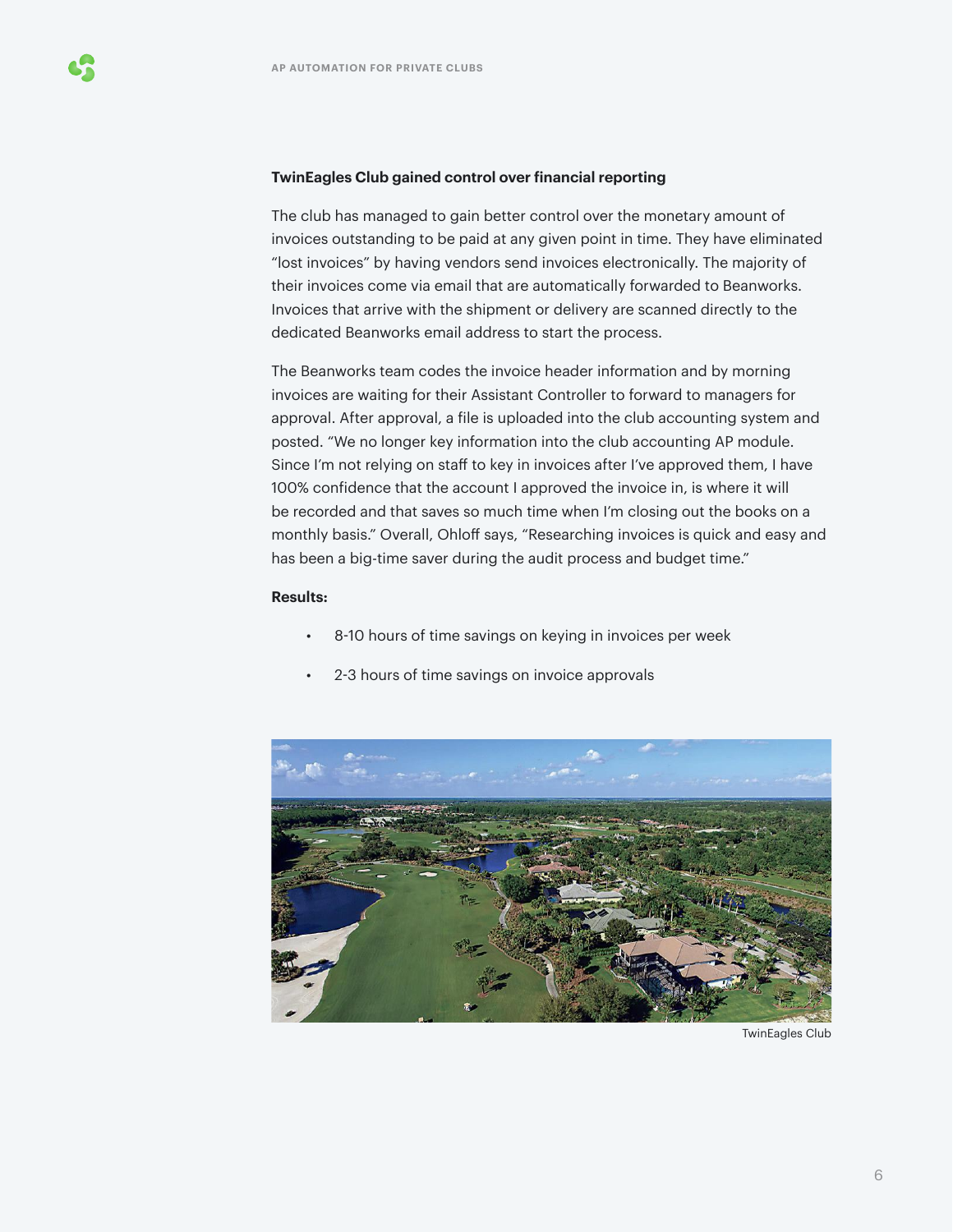#### **Lost Tree Club gained instant access to their AP workflow**

For Lost Tree Club, implementing AP automation has been a tremendous success. The AP employee has one central system to track the status of an invoice. "They are the first ones to route the invoice, and then the last ones to see it before it gets uploaded into our accounting system," Goodman explains. This makes coding easier. Invoices are approved through a computer but sometimes the Beanworks mobile app comes in handy for approvals while the manager is on the go. With greater time savings, Goodman has been able to use the AP employee's expertise on other valuable tasks, such as reconciling liability accounts. One of their AP goals was to have instant trackability, and with Beanworks they have achieved that goal. This was evident during COVID-19 when staff was working remotely. "You don't have to send the AP employee to a cabinet to find a check and hope that the check was properly coded and filed. That has been the biggest time saver. I have what I need at my fingertips."

#### **Results:**

- 30-40% of time savings on data entry
- 4-5 days reduction in delays on approvals



Lost Tree Club